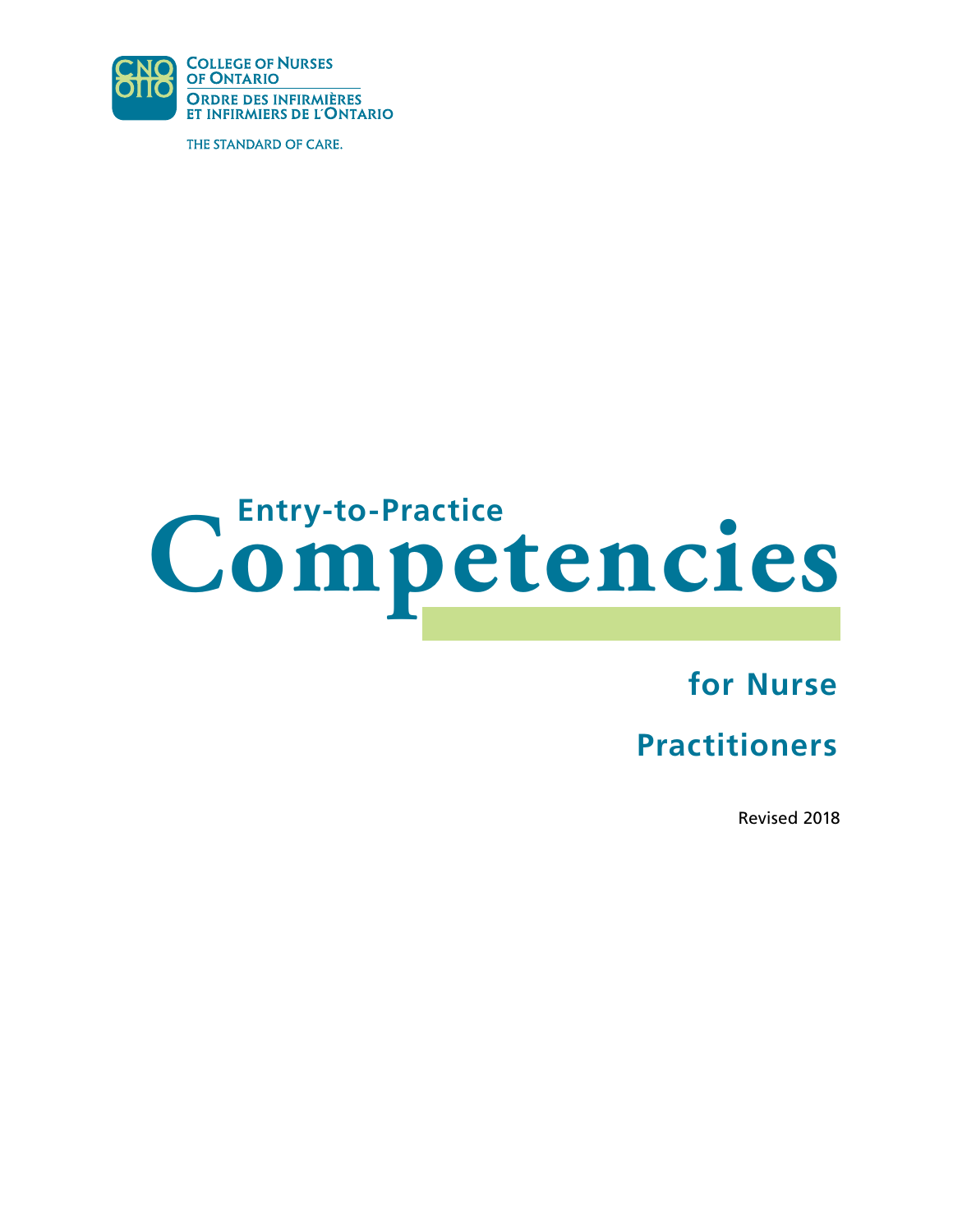# **Table of Contents**

| Introduction                                                                                                                                                                                                                                | 3                                    |
|---------------------------------------------------------------------------------------------------------------------------------------------------------------------------------------------------------------------------------------------|--------------------------------------|
| Background                                                                                                                                                                                                                                  | 3                                    |
| Purpose                                                                                                                                                                                                                                     | 3                                    |
| <b>Profile of the Nurse Practitioner</b>                                                                                                                                                                                                    | 3                                    |
| <b>Assumptions</b>                                                                                                                                                                                                                          | 3                                    |
| <b>Entry-Level Competencies</b>                                                                                                                                                                                                             | 3                                    |
| <b>Competency Category</b>                                                                                                                                                                                                                  | 4                                    |
| I. Client Care<br>A. Client Relationship Building and Communication<br><b>B.</b> Assessment<br>C. Diagnosis<br>D. Management<br>E. Collaboration, Consultation, and Referral<br>F. Health Promotion<br>II. Quality Improvement and Research | 4<br>4<br>4<br>4<br>5<br>6<br>6<br>6 |
| III. Leadership                                                                                                                                                                                                                             | 7                                    |
| <b>IV.</b> Education<br>References and Bibliography                                                                                                                                                                                         | 7<br>8                               |
| Appendix A: CCRNR Process for Development of Entry Level<br>Competencies                                                                                                                                                                    | 10                                   |
| Appendix B: Nurse Practitioner Practice Analysis Working<br><b>Group Members</b>                                                                                                                                                            | 11                                   |
| <b>Appendix C: Research Advisory Committee</b>                                                                                                                                                                                              | 12                                   |
| Appendix D: Subject Matter Expert Panels                                                                                                                                                                                                    | 12                                   |
| <b>Appendix E: Survey Pilot Testers</b>                                                                                                                                                                                                     | 14                                   |

*Entry-to-Practice Competencies for Nurse Practitioners* Pub. No. 47010 ISBN 978-1-77116-114-5

Copyright © College of Nurses of Ontario, 2016. In effect January 2018 (ISBN 978-1-77116-050-6 X). Updated June 2018 for title change *Entry-to-Practice Competencies for Nurse Practitioners* 

Commercial or for-profit redistribution of this document in part or in whole is prohibited except with the written consent of CNO. This document may be reproduced in part or in whole for personal or educational use without permission, provided that:

• Due diligence is exercised in ensuring the accuracy of the materials reproduced;

• CNO is identified as the source; and

• The reproduction is not represented as an official version of the materials reproduced, nor as having been made in affiliation with, or with the endorsement of, CNO.

Additional copies of this booklet may be obtained by contacting CNO's Customer Service Centre at 416 928-0900 or toll-free in Canada at 1 800 387-5526.

College of Nurses of Ontario 101 Davenport Rd. Toronto ON M5R 3P1 www.cno.org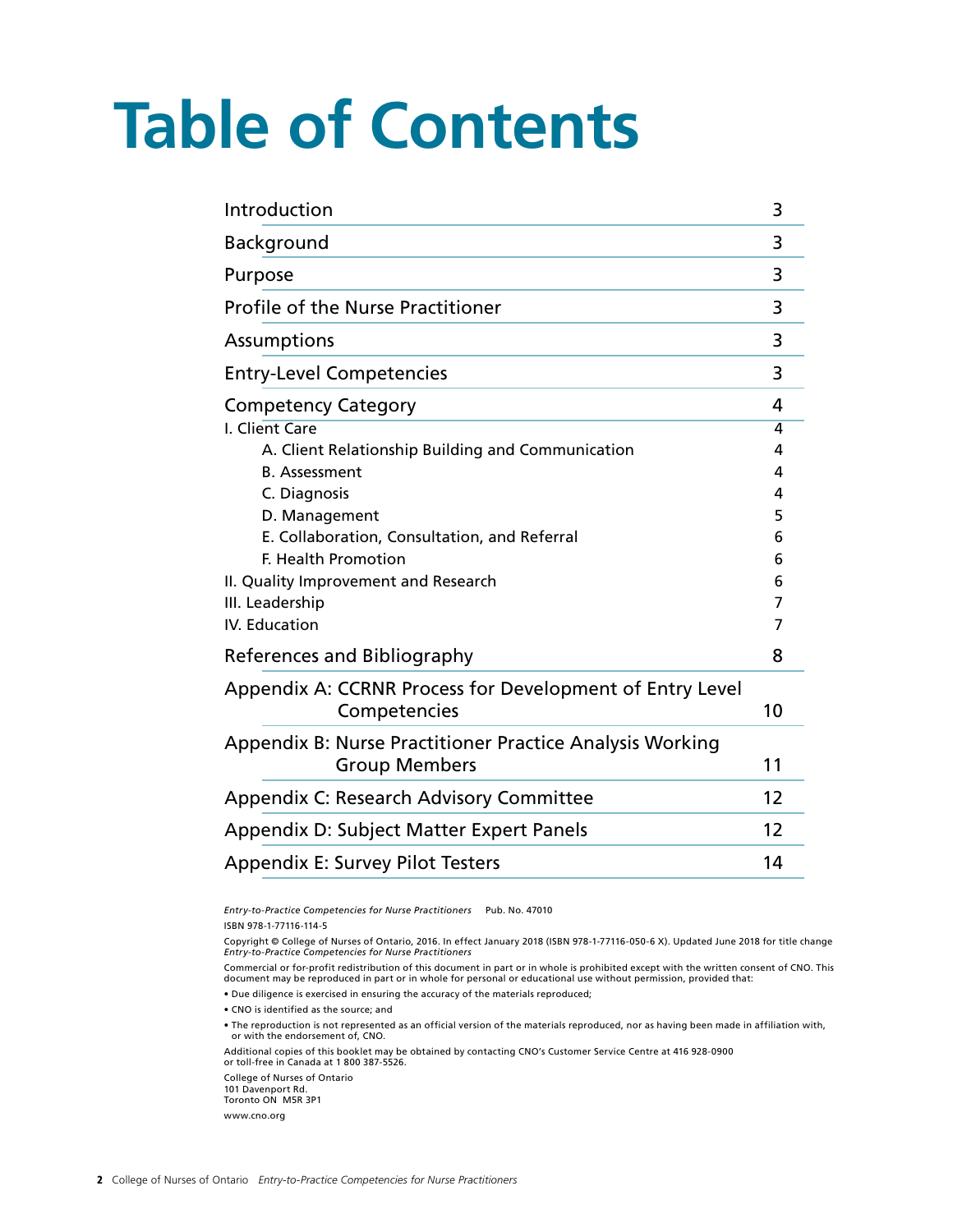# <span id="page-2-0"></span>**Introduction**

This document outlines the entry-level competencies for Nurse Practitioner practice in Ontario. These competencies are the benchmark for the knowledge, skill and judgment an individual must demonstrate for safe, ethical and effective Nurse Practitioner practice.

# **Background**

Regulatory bodies regularly review and update entry-level competencies to make sure they reflect current practice. The Canadian Council of Registered Nurse Regulators (CCRNR) conducted a Nurse Practitioner Practice Analysis study in 2014-2015.1 The study helped to identify and validate the entry-level competencies for Nurse Practitioner practice in Canada (see Appendix A for more information about the development process). In 2016, the College of Nurses of Ontario (the College) engaged in additional consultation with Ontario universities about incorporating the competencies into curricula.

# **Purpose**

The competencies give you information about what is required practice for a new Nurse Practitioner. The College uses the competencies to:

- approve Nurse Practitioner education programs
- assess the education of individuals applying to become registered as a Nurse Practitioner
- approve entry-level exams for Nurse Practitioner registration
- assess the ongoing continuing competence of Nurse Practitioners
- inform the development of standards of practice for Nurse Practitioners

# **Profile of the Nurse Practitioner**

Nurse Practitioners, also known as Registered Nurses in the Extended Class, are Registered Nurses who have met additional nursing education, experience and exam requirements set by the College. They are authorized to diagnose, order and interpret diagnostic tests, and prescribe medication and other treatment for clients. Their practice includes health promotion with an aim to enhance the health of individuals, families, communities and populations. Nurse Practitioners provide health services to diverse client populations in a variety of contexts and practice settings, including acute care, primary care, rehabilitative care, curative and supportive care, and palliative/ end-of-life care. Only those registered in the Extended Class can call themselves "Nurse Practitioner" or the short-form "NP."

### **Assumptions**

The Nurse Practitioner entry-level competencies are based on the following assumptions:

- 1. Nurse Practitioner practice is grounded in values, knowledge and theories of nursing practice.
- 2. Entry-level competencies form the foundation for all aspects of Nurse Practitioner practice, and apply across diverse practice settings and client populations.
- 3. Entry-level competencies build and expand upon the competencies required of a Registered Nurse and address the knowledge, skills and abilities that are included in the Nurse Practitioners' legislated scope of practice.
- 4. Nurse Practitioners require graduate nursing education with a substantial clinical component.
- 5. Collaborative relationships with other healthcare providers involve both independent and shared decision making. All parties are accountable in the practice relationship as determined by their scopes of practice, educational backgrounds and competencies.

# **Entry-Level Competencies**

The entry-level competencies are organized into four competency categories:

- client care
- quality improvement and research
- leadership
- education.

The first competency area, client care, is further divided into six sub-competency categories, which reflects the importance of the clinical dimension of the Nurse Practitioner professional role.

#### I. Client Care

- A. Client Relationship Building and Communication
- B. Assessment
- C. Diagnosis

<sup>1</sup> Available at www.ccrnr.ca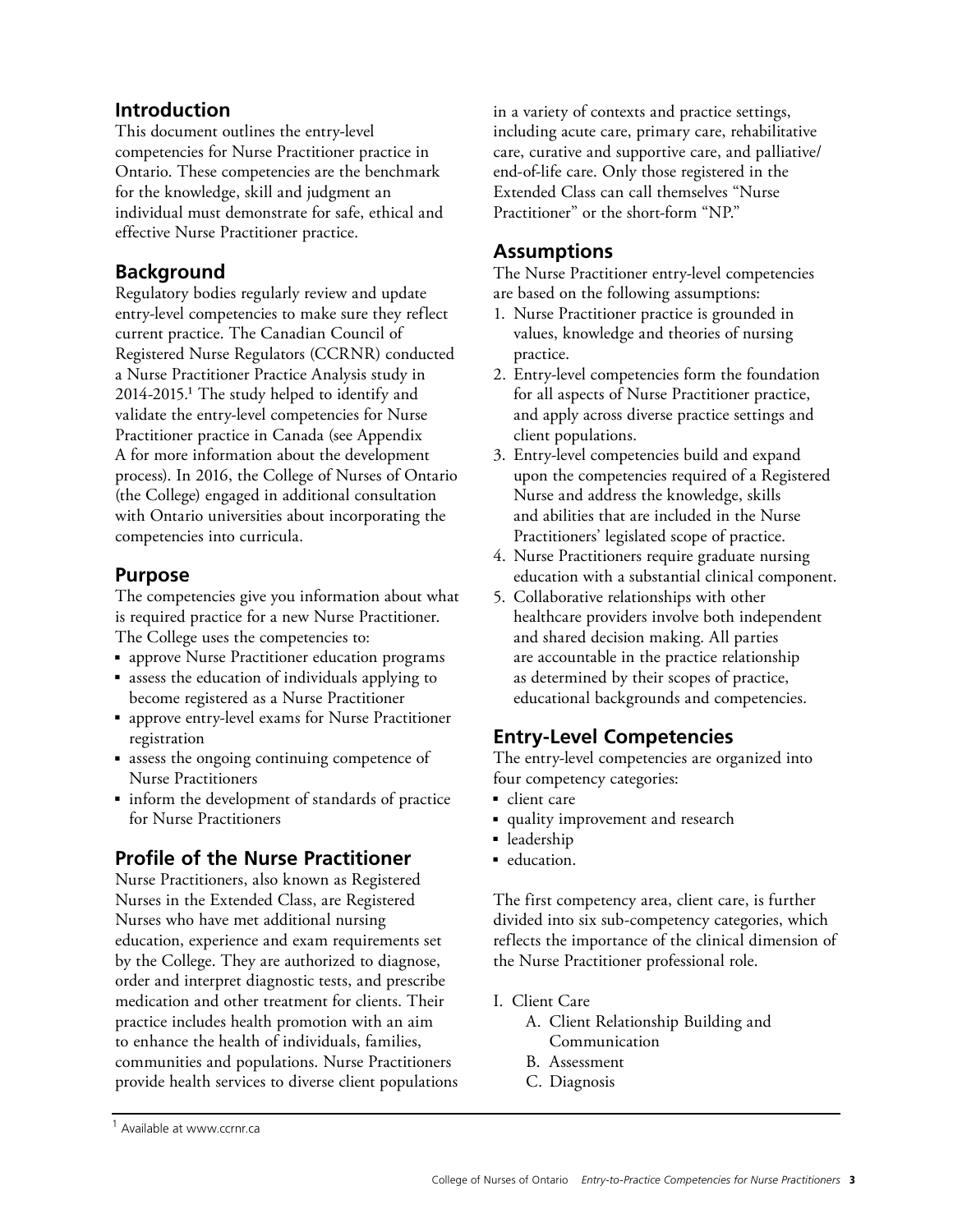- <span id="page-3-0"></span>D. Management
- E. Collaboration, Consultation and Referral
- F. Health Promotion
- II. Quality Improvement and Research
- III.Leadership
- IV. Education
	- A. Client, Community and Healthcare Team B. Continuing Competence

#### **Competency Category I. Client Care A. Client Relationship Building and Communication**

The competent, entry-level nurse practitioner uses appropriate communication strategies to create a safe and therapeutic environment for client care.

- 1. Clearly articulate the role of the nurse practitioner when interacting with the client
- 2. Use developmentally and culturally-appropriate communication techniques and tools
- 3. Create a safe environment for effective and trusting client interaction where privacy and confidentiality are maintained
- 4. Use relational strategies (e.g., open-ended questioning, fostering partnerships) to establish therapeutic relationships
- 5. Provide culturally-safe care, integrating clients' cultural beliefs and values in all client interactions
- 6. Identify personal beliefs and values and provide unbiased care
- 7. Recognize moral or ethical dilemmas, and take appropriate action if necessary (e.g., consult with others, involve legal system)
- 8. Document relevant aspects of client care in client record

#### **B. Assessment**

The competent, entry-level nurse practitioner integrates an evidence-informed knowledge base with advanced assessment skills to obtain the necessary information to identify client diagnoses, strengths, and needs.

- 1. Establish the reason for the client encounter
	- $\overline{a}$ Review information relevant to the client encounter (e.g., referral information, information from other healthcare providers, triage notes) if available
- $\mathbf{b}$ . Perform initial observational assessment of the client's condition
- c. Ask pertinent questions to establish the context for client encounter and chief presenting issue
- d. Identify urgent, emergent, and life threatening situations
- e. Establish priorities of client encounter
- 2. Complete relevant health history appropriate to the client's presentation
	- a. Collect health history such as symptoms, history of presenting issue, past medical and mental health history, family health history, pre-natal history, growth and development history, sexual history, allergies, prescription and OTC medications, and complementary therapies
	- b. Collect relevant information specific to the client's psychosocial, behavioral, cultural, ethnic, spiritual, developmental life stage, and social determinants of health
	- c. Determine the client's potential risk profile or actual risk behaviors (e.g., alcohol, illicit drugs and/or controlled substances, suicide or self-harm, abuse or neglect, falls, infections)
	- d. Assess client's strengths and health promotion, illness prevention, or risk reduction needs
- 3. Perform assessment
	- a. Based on the client's presenting condition and health history, identify level of assessment (focused or comprehensive) required, and perform review of relevant systems
	- b. Select relevant assessment tools and techniques to examine the client
	- c. Perform a relevant physical examination based on assessment findings and specific client characteristics (e.g., age, culture, developmental level, functional ability)
	- d. Assess mental health, cognitive status, and vulnerability using relevant assessment tools
	- e. Integrate laboratory and diagnostic results with history and physical assessment findings

#### **C. Diagnosis**

The competent, entry-level nurse practitioner is engaged in the diagnostic process and develops differential diagnoses through identification,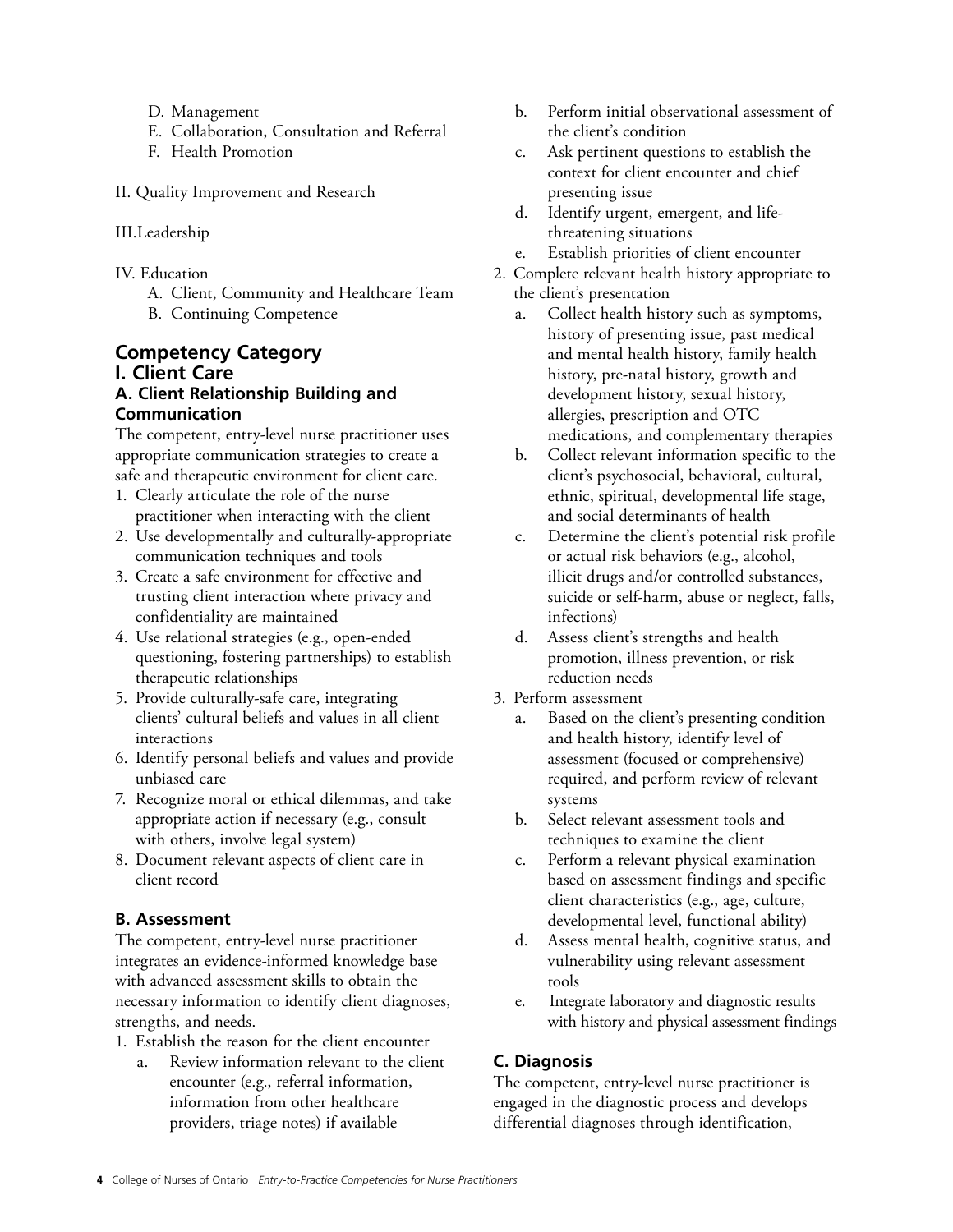<span id="page-4-0"></span>analysis, and interpretation of findings from a variety of sources.

- 1. Determine differential diagnoses for acute, chronic, and life threatening conditions
	- Analyze and interpret multiple sources of data, including results of diagnostic and screening tests, health history, and physical examination
	- b. Synthesize assessment findings with scientific knowledge, determinants of health, knowledge of normal and abnormal states of health/illness, patient and population-level characteristics, epidemiology, health risks
	- c. Generate differential diagnoses
	- d. Inform the client of the rationale for ordering diagnostic tests
	- e. Determine most likely diagnoses based on clinical reasoning and available evidence
	- f. Order and/or perform screening and diagnostic investigations using best available evidence to support or rule out differential diagnoses
	- g. Assume responsibility for follow-up of test results
	- h. Interpret the results of screening and diagnostic investigations using evidenceinformed clinical reasoning
	- Confirm most likely diagnoses $2$
- 2. Explain assessment findings and communicate diagnosis to client
	- a. Explain results of clinical investigations to client
	- b. Communicate diagnosis to client, including implications for short- and longterm outcomes and prognosis
	- c. Ascertain client understanding of information related to findings and diagnoses

#### **D. Management**

The competent, entry-level nurse practitioner, on the basis of assessment and diagnosis, formulates the most appropriate plan of care for the client, implementing evidence-informed therapeutic interventions in partnership with the client to optimize health.

1. Initiate interventions for the purpose of stabilizing the client in, urgent, emergent, and life-threatening situations (e.g., establish and maintain airway, breathing and circulation; suicidal ideation)

- 2. Formulate plan of care based on diagnosis and evidence-informed practice
	- a. Determine and discuss options for managing the client's diagnosis, incorporating client considerations (e.g., socioeconomic factors, geography, developmental stage)
	- b. Select appropriate interventions, synthesizing information including determinants of health, evidence-informed practice and client preferences
	- c. Initiate appropriate plan of care (e.g. non-pharmacological, pharmacological, diagnostic tests, referral)
	- d. Consider resource implications of therapeutic choices (e.g. cost, availability)
- 3. Provide pharmacological interventions, treatment, or therapy
	- a. Select pharmacotherapeutic options as indicated by diagnosis based on determinants of health, evidence-informed practice, and client preference
	- b. Counsel client on pharmacotherapeutics, including rationale, cost, potential adverse effects, interactions, contraindications and precautions as well as reasons to adhere to the prescribed regimen and required monitoring and follow up
	- c. Complete accurate prescription(s) in accordance with applicable jurisdictional and institutional requirements
	- d. Establish a plan to monitor client's responses to medication therapy and continue, adjust or discontinue a medication based on assessment of the client's response.
	- e. Apply strategies to reduce risk of harm involving controlled substances, including medication abuse, addiction, and diversion
- 4. Provide non-pharmacological interventions, treatments, or therapies
	- a. Select therapeutic options (including complementary and alternative approaches) as indicated by diagnosis based on determinants of health, evidence-informed practice, and client preference

<sup>&</sup>lt;sup>2</sup> NPs have the authority to diagnose a client's health condition autonomously according to their juridisctional legislation/regulations.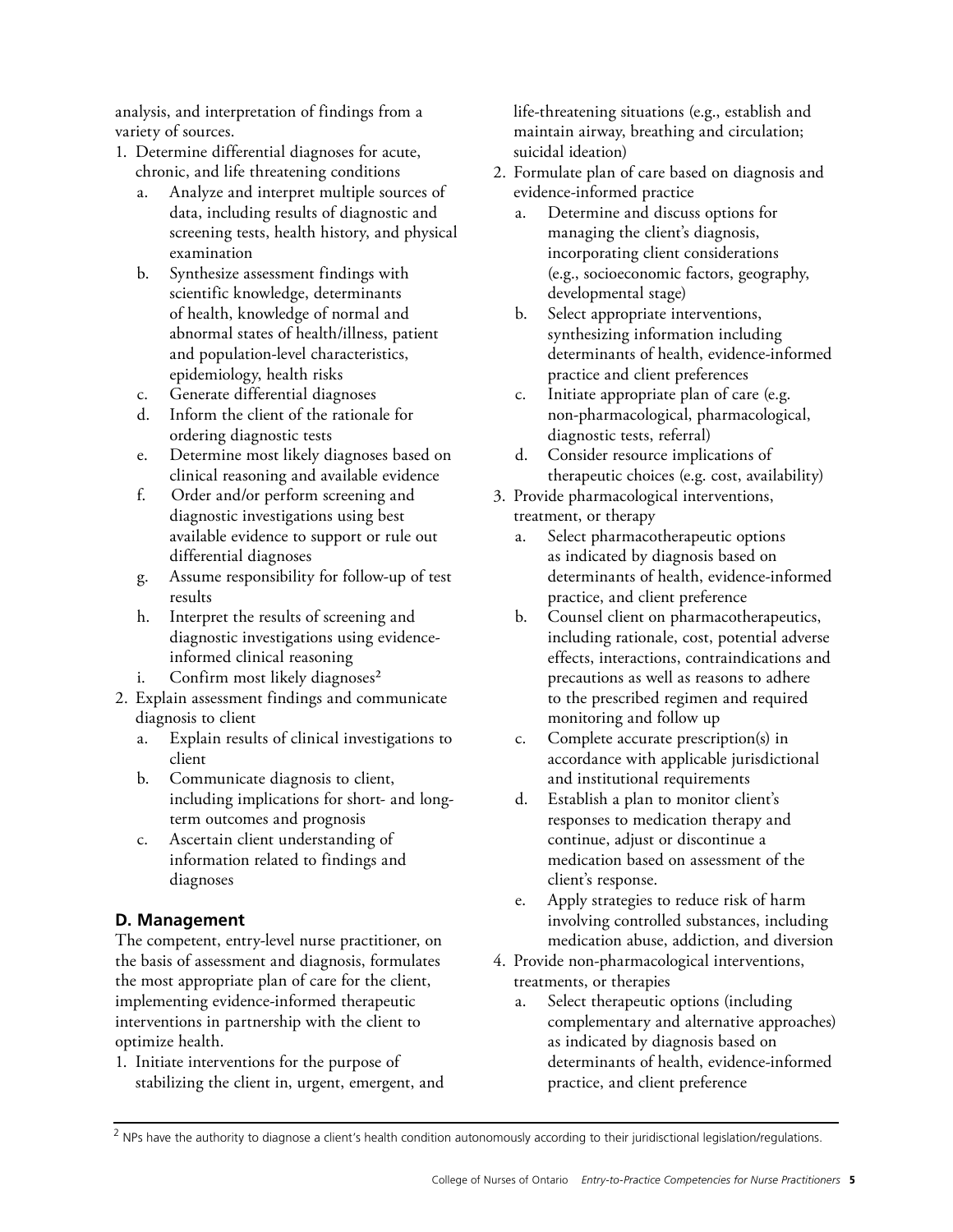- <span id="page-5-0"></span>b. Counsel client on therapeutic option(s), including rationale, potential risks and benefits, adverse effects, required after care, and follow-up
- c. Order required treatments (e.g., wound care, phlebotomy)
- d. Discuss and arrange follow-up
- 5. Perform invasive and non-invasive procedures
	- a. Inform client about the procedure, including rationale, potential risks and benefits, adverse effects, and anticipated aftercare and follow-up
	- b. Obtain and document informed consent from the client
	- c. Perform procedures using evidence informed techniques
	- d. Review clinical findings, aftercare, and follow-up
- 6. Provide oversight of care across the continuum for clients with complex and/or chronic conditions
- 7. Follow up and provide ongoing management
	- Develop a systematic and timely process for monitoring client progress
	- b. Evaluate response to plan of care in collaboration with the client
	- c. Revise plan of care based on client's response and preferences

#### **E: Collaboration, Consultation, and Referral**

The competent, entry-level nurse practitioner identifies when collaboration, consultation, and referral are necessary for safe, competent, and comprehensive client care.

- 1. Establish collaborative relationships with healthcare providers and community-based services (e.g., school, police, child protection services, rehabilitation, home care)
- 2. Provide recommendations or relevant treatment in response to consultation requests or incoming referrals
- 3. Identify need for consultation and/or referral (e.g., to confirm a diagnosis, to augment a plan of care, to assume care when a client's health condition is beyond the nurse practitioner's individual competence or legal scope of practice)
- 4. Initiate a consultation and/or referral, specifying relevant information (e.g., client history, assessment findings, diagnosis) and expectations

5. Review consultation and/or referral recommendations with the client and integrate into plan of care as appropriate

#### **F. Health Promotion**

The competent, entry-level nurse practitioner uses evidence and collaborates with community partners and other healthcare providers to optimize the health of individuals, families, communities, and populations.

- 1. Identify individual, family, community and/ or population strengths and health needs to collaboratively develop strategies to address issues
- 2. Analyze information from a variety of sources to determine population trends that have health implications
- 3. Select and implement evidence-informed strategies for health promotion and primary, secondary, and tertiary prevention
- 4. Evaluate outcomes of selected health promotion strategies and revise the plan accordingly

# **II: Quality Improvement and Research**

The competent, entry-level nurse practitioner uses evidence-informed practice, seeks to optimize client care and health service delivery, and participates in research.

- 1. Identify, appraise, and apply research, practice guidelines, and current best practice
- 2. Identify the need for improvements in health service delivery
- 3. Analyze the implications (e.g., opportunity costs, unintended consequences) for the client and/or the system of implementing changes in practice
- 4. Implement planned improvements in healthcare and delivery structures and processes
- 5. Participate in quality improvement and evaluation of client care outcomes and health service delivery
- 6. Identify and manage risks to individual, families, populations, and the healthcare system to support quality improvement
- 7. Report adverse events to clients and/or appropriate authorities, in keeping with relevant legislation and organizational policies
- 8. Analyze factors that contribute to the occurrence of adverse events and near misses and develop strategies to mitigate risks
- 9. Participate in research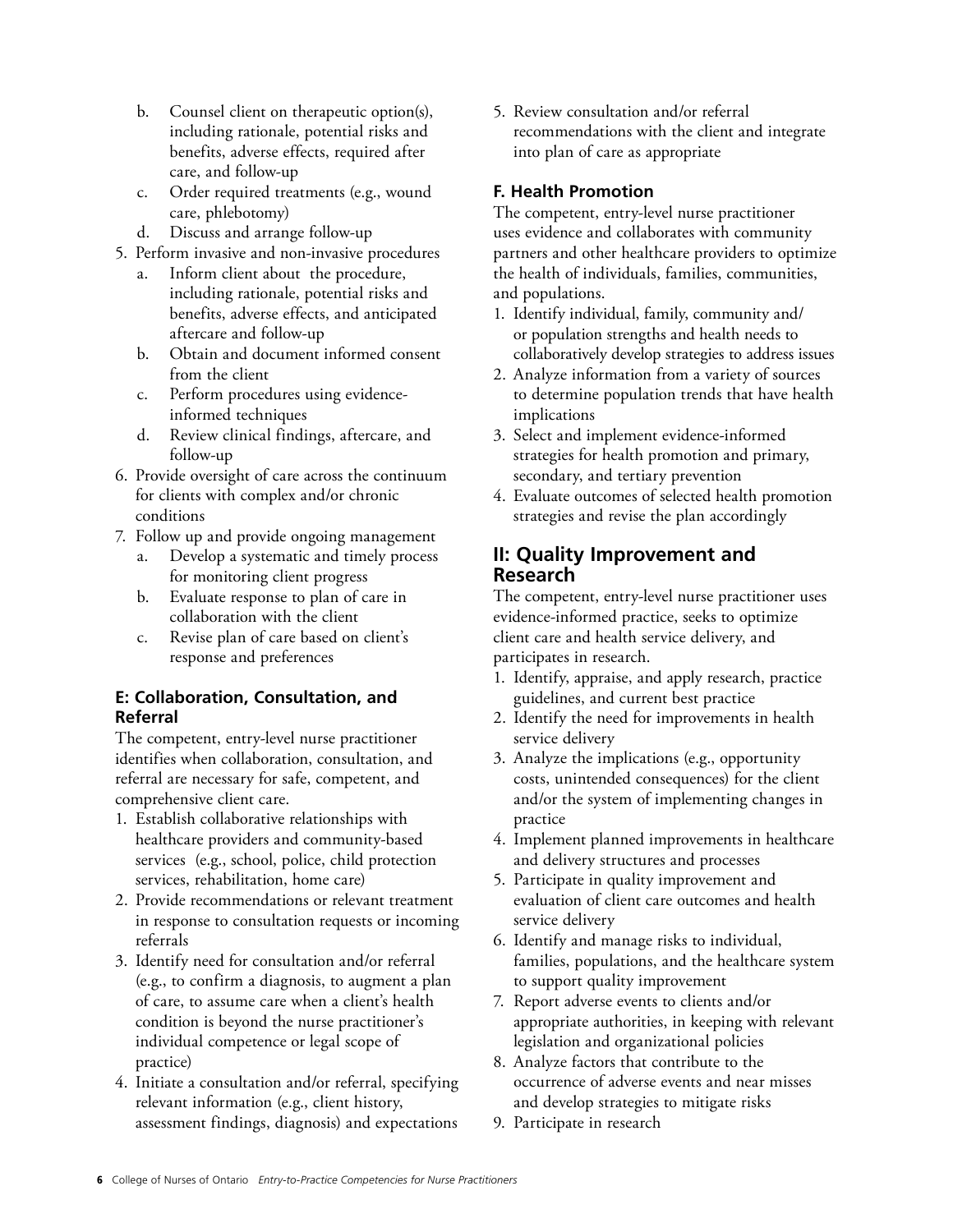<span id="page-6-0"></span>10. Contribute to the evaluation of the impact of nurse practitioner practice on client outcomes and healthcare delivery.

## **III. Leadership**

The competent entry-level nurse practitioner demonstrates leadership by using the nurse practitioner role to improve client care and facilitate system change.

- 1. Promote the benefits of the nurse practitioner role in client care to other healthcare providers and stakeholders (e.g., employers, social and public service sectors, the public, legislators, policy-makers)
- 2. Implement strategies to integrate and optimize the nurse practitioner role within healthcare teams and systems to improve client care
- 3. Coordinate interprofessional teams in the provision of client care
- 4. Create opportunities to learn with, from, and about other healthcare providers to optimize client care
- 5. Contribute to team members' and other healthcare providers' knowledge, clinical skills, and client care (e.g., by responding to clinical questions, sharing evidence)
- 6. Identify gaps and/or opportunities to improve processes and practices, and provide evidenceinformed recommendations for change
- 7. Utilize theories of and skill in communication, negotiation, conflict resolution, coalition building, and change management
- 8. Identify the need and advocate for policy development to enhance client care
- 9. Participate in program planning and development to optimize client care

# **IV. Education**

The competent, entry-level nurse practitioner integrates formal and informal education into practice. This includes but is not limited to educating self, clients, the community, and members of the healthcare team.

#### **Client, Community, and Healthcare Team Education**

- 1. Assess and prioritize learning needs of intended recipients
- 2. Apply relevant, theory-based, and evidenceinformed content when providing education
- 3. Utilize applicable learning theories, develop

education plans and select appropriate delivery methods, considering available resources (e.g., human, material, financial)

- 4. Disseminate knowledge using appropriate delivery methods (e.g., pamphlets, visual aids, presentations, publications)
- 5. Recognize the need for and plan outcome measurements (e.g., obtaining client feedback, conduct pre- and post-surveys)

#### **Continuing Competence**

- 6. Engage in self-reflection to determine continuing education competence needs
- 7. Engage in ongoing professional development
- 8. Seek mentorship opportunities to support one's professional development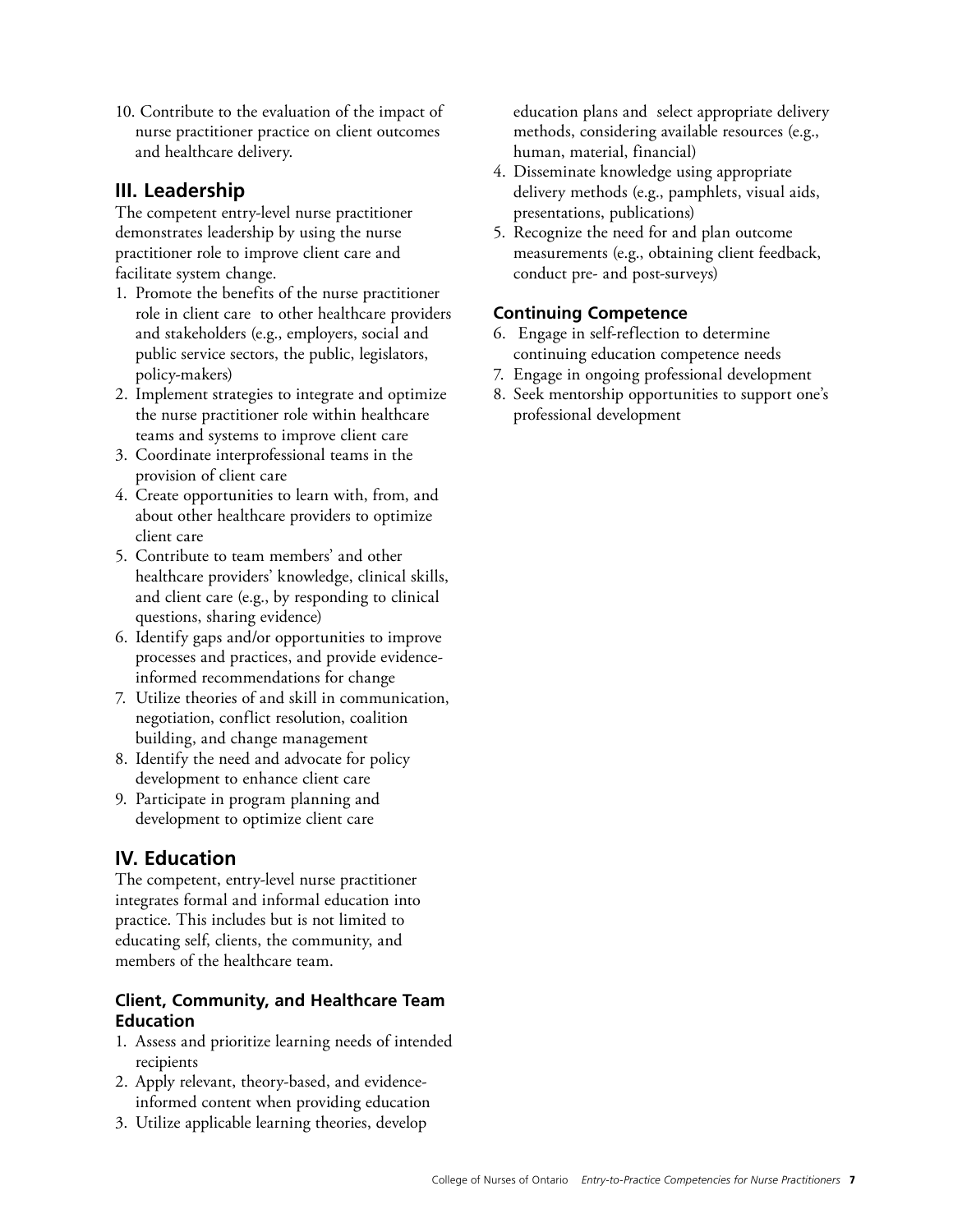#### <span id="page-7-0"></span>**References and Bibliography**

 and Labrador. (2013). *Standards for nurse*  Association of Registered Nurses of Newfoundland *practitioner practice in Newfoundland and Labrador*. St. John's, NL: Author.

- Island. (2012a). *Nurse practitioner standards for practice.* Charlottetown, PEI: Author. Association of Registered Nurses of Prince Edward
- Edward Island. (2012b). *Nurse practitioner core competencies*. Charlottetown, PEI: Author. Association of Registered Nurses of Prince
- Bryant-Lukosius, D., & DiCenso, A. (2004). *A framework for the introduction and evaluation of advanced practice nursing roles.* Journal of Advanced Nursing, 48(5), 530-540. doi:10.1111/ j.1365-2648.2004.03235.x
- Canadian Council of Registered Nurse Regulators and Professional Examination Services. (2015). Practice*Analysis Study of Nurse Practitioners*. Beaverton, ON: Author.
- Canadian Nurses Association. (2010). *Canadian Nurse Practitioner Core Competency Framework*. Retrieved from http://cna-aiic.ca/~/media/cna/ [files/en/competency\\_framework\\_2010\\_e.pdf](http://cna-aiic.ca/~/media/cna/files/en/competency_framework_2010_e.pdf)
- College and Association of Registered Nurses of Alberta. (2011a). *Nurse practitioner (NP) competencies*. Edmonton, AB: Author.
- College and Association of Registered Nurses of Alberta. (2011b). *Scope of practice for nurse practitioners (NPs)*. Edmonton, AB: Author.
- College des Medecins du Québec et Ordre des infirmières at infirmiers du Québec. (2013). Ligne directrices: *Pratique clinique de infirmières praticienne specialisée en soins de première ligne* (2e ed.). Montréal: Author.
- College of Registered Nurses of British Columbia. (2011). *Competencies required for nurse practitioners in British Columbia*. Vancouver, BC: Author.
- College of Registered Nurses of British Columbia. (2012a). *Professional standards for registered nurses and nurse practitioners*. Vancouver, BC: Author.
- College of Registered Nurses of British Columbia. (2012b). S*cope of practice for nurse practitioners: Standards, limits and conditions*. Vancouver, BC: Author.
- College of Registered Nurses of Manitoba. (2011). C*ompetencies for nurse practitioners in Manitoba*. Winnipeg, MB: Author.
- College of Registered Nurses of Manitoba. (2009). *Standards of practice for registered nurses on the extended practice register.* Winnipeg, MB: Author.
- College of Registered Nurses of Nova Scotia. (2011). *Nurse practitioner competency framework.*  Halifax, NS: Author.
- College of Registered Nurses of Nova Scotia. (2012). 2012 *Nurse practitioner standards of practice.* Halifax, NS: Author.
- College of Registered Nurses of Nova Scotia. (2014). 2014 *Nurse practitioner standards of practice.* Halifax, NS: Author.
- College of Nurses of Ontario. (2011). P*ractice standards: Nurse practitioner.* Toronto: Author. DiCenso, A., Martin Misener, R., Bryant-Lukosius, D., Bourgeault, I., Kilpatrick, K., Donald,
	- F,…Charbonneau-Smith, R. (2010). A*dvanced practice nursing in Canada: Overview of a decision support synthesis.* Nursing Leadership, 23(Special Issue), 15-34. doi:10.12927/cjnl.2010.22267
- Donald, F., Martin Misener, R., Bryant-Lukosius, D., Kilpatrick, K., Kaasalainen, S., Carter, N.,… DiCenso, A. (2010). *The primary healthcare nurse practitioner role in Canada.* Nursing Leadership, 23(Special Issue), 88-113. doi:10.12927/ cjnl.2013.22271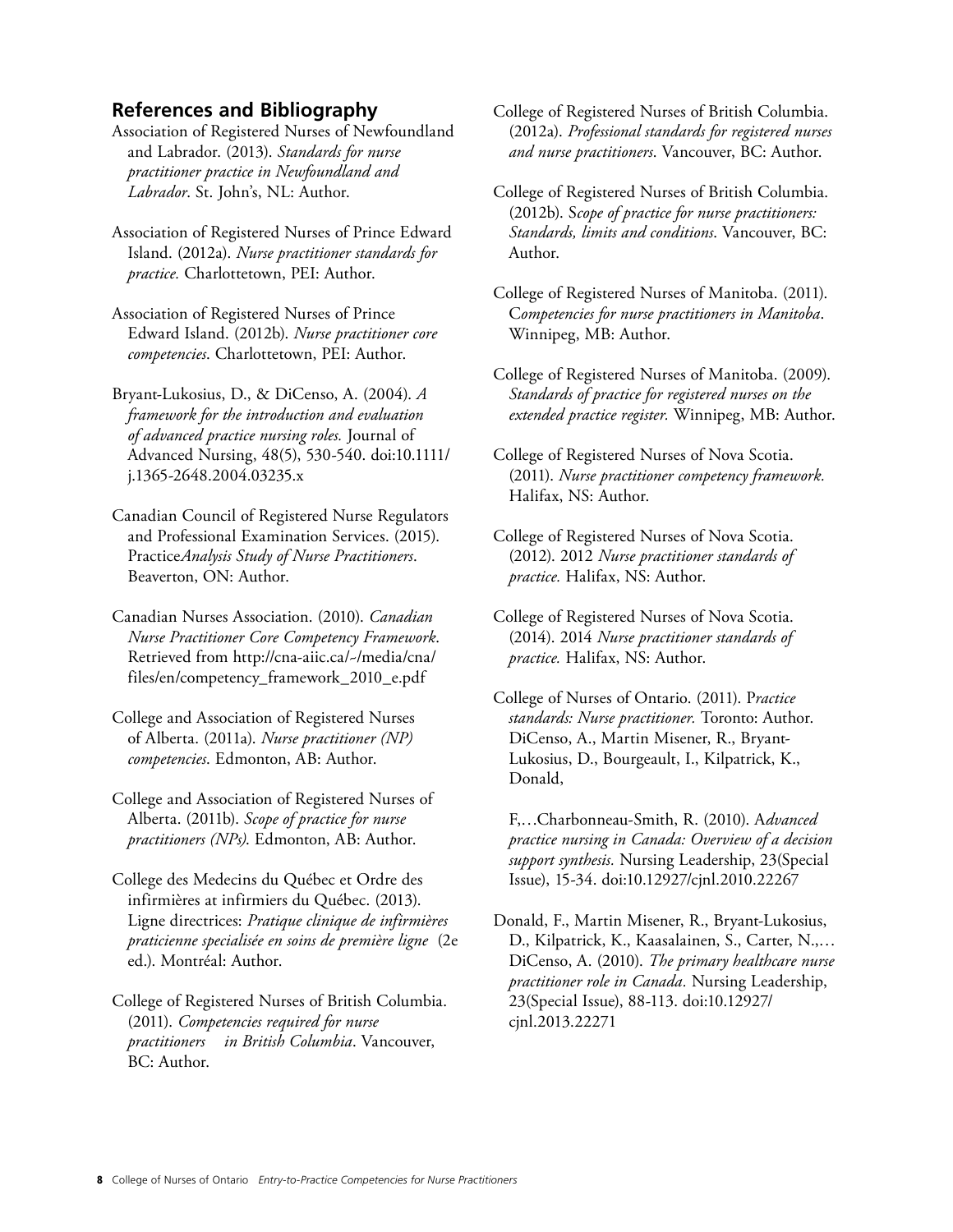First Nations Health Authority. (2015). *Cultural Humility.* Retrieved from http://www.fnha.ca/ [wellness/cultural-humility](http://www.fnha.ca/wellness/cultural-humility) 

Kilpatrick, K., Harbman, P., Carter, N., Martin Misener, R., Bryant-Lukosius, D., Donald, F.,… DiCenso, A. (2010). *The acute care nurse practitioner role in Canada.* Nursing Leadership, 23(Special Issue), 114-139. doi:10.12927/ cjnl.2010.22272

Martin Misener, R., Crawford, T., DiCenso, A., Akhtar-Danesh, N., Donald, F., Bryant-Lukosius, D., & Kaasalainen, S. (2010). *A survey of practice patterns of nurse practitioners in primary health care in Nova Scotia.* Halifax, NS: College of Registered Nurses of Nova Scotia and Dalhousie University School of Nursing.

Nurses Association of New Brunswick. (2010a). *Nurse practitioner core competencies*. Fredericton, NB: Author.

Nurses Association of New Brunswick. (2010b). *Standards of practice for primary health care nurse practitioners*. Fredericton, NB: Author.

- *practice as a nurse practitioner*. Edmonton, AB: Nursing Education Program Approval Board and College and Association of Registered Nurses of Alberta. (2011). *Standards for Alberta nursing education programs leading to initial entry to*  Author.
- Territories and Nunavut. (2011). Practice and Registered Nurses Association of the Northwest prescriptive guidelines for nurse practitioners. Yellowknife, NWT: Author.
- Saskatchewan Registered Nurses Association. (2010). *Registered nurse (nurse practitioner) RN(NP) standards and core competencies.* Regina, SK: Author.
- Truth and Reconciliation Commission of Canada. (2015). *Truth and Reconciliation Commission of Canada: Calls to Action.* Retrieved from [http://](http://www.trc.ca/websites/trcinstitution/File/2015/Findings/Calls_to_Action_English2.pdf)  www.trc.ca/websites/trcinstitution/File/2015/ [Findings/Calls\\_to\\_Action\\_English2.pdf](http://www.trc.ca/websites/trcinstitution/File/2015/Findings/Calls_to_Action_English2.pdf)

Yukon Registered Nurses Association. (2012). *Foundations for nurse practitioner practice in the Yukon.* Whitehorse, YT: Author.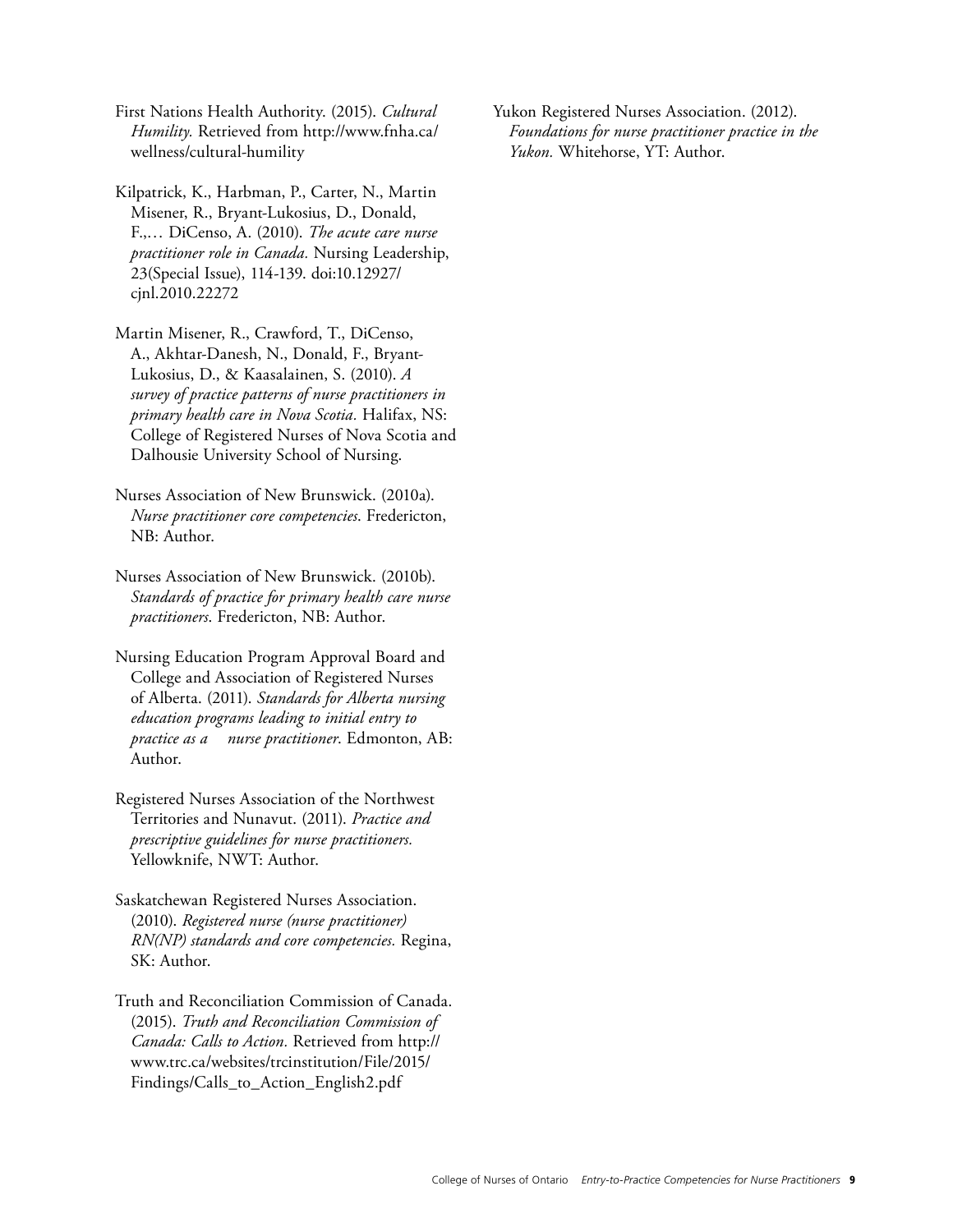# <span id="page-9-0"></span>**APPENDIX A**

#### **CCRNR Process for Development of Entry Level Competencies**

In 2012, CCRNR embarked on a project to analyze Nurse Practitioner practice across Canada in three streams of practice (Adult, Family/All Ages and Pediatrics). The practice analysis was undertaken to inform future decisions about entry-to-practice exams in these three streams. The neonatal stream of practice was not included because the practice analysis was not intended to inform future decisions about a neonatal exam.

The CCRNR board established a national working group with representatives from all Canadian nursing regulatory bodies to coordinate all aspects of the Nurse Practitioner Practice Analysis (Appendix B). CCRNR was awarded funding from Employment and Social Development Canada. A Request for Proposals (RFP) was disseminated and an external research firm was contracted to conduct the practice analysis. The practice analysis provided a comprehensive description of Canadian Nurse Practitioner practice in the Adult, Family/All Ages and Pediatric streams.

A research advisory committee (RAC) was established comprised of Canadian educators, researchers and an administrator with expertise in advanced nursing practice (Appendix C). The role of the RAC was to develop, revise and review competencies and behavioral indicators for entry-level Nurse Practitioners based on Canadian and international evidence.

Three subject matter expert panels (SMEs) were established to bring clinical expertise and to explore commonalities and differences across the three streams of Nurse Practitioner practice included in the study. Twenty-seven panelists were selected from 180 applicants (Appendix D). Each panel was designed to provide a balanced representation of Nurse Practitioner practice within each stream including years of experience, diverse practice settings, geographic location (urban/rural, province/ territory) and other demographics. The SME panelists refined the behavioral indicators developed by the RAC through an iterative process to improve clarity and specificity of each indicator statement within four competency categories. This iterative process provided a mechanism for continual

behavioral indicators. improvement of the competency categories and

The competency categories and behavioral indicators formed the practice analysis survey. The survey was designed to determine the frequency with which Nurse Practitioners performed each indicator in the previous 12 months and the seriousness of the consequences if the indicator was not performed competently.

After pilot testing and refining the survey, it was disseminated to all family/all ages, adult and pediatric Nurse Practitioners in Canada. The survey was sent to 3, 870 Nurse Practitioners; 909 responded for a 24.6% response rate, with representation from every jurisdiction in Canada. Results indicated that 54% of Nurse Practitioner respondents agreed that the framework provided a complete listing of entry-level competencies, and another 42% indicated that they mostly described entry-level competencies.

To determine the representativeness of the participating Nurse Practitioners, a non-respondent survey was conducted with all Nurse Practitioners from the original sample who had not completed the primary survey. The non-respondent survey was sent to 2,798 nurse practitioners and 554 responded for a 19.8% response rate.

A survey was sent to all Canadian Nurse Practitioner education programs to ascertain if there were any gaps between what is currently taught in Nurse Practitioner programs and what the practice analysis was describing as entry-level Nurse Practitioner practice. The majority of respondents indicated that their programs prepare Nurse Practitioner graduates to perform the competencies.

The working group analyzed the data from the Nurse Practitioner Practice Analysis and developed a document containing the draft Nurse Practitioner entry-level competencies. Most jurisdictions then engaged in further Nurse Practitioner and stakeholder consultation, including consulting with Neonatal Nurse Practitioners where applicable. Feedback from this consultation process was incorporated into the final draft.

For further information about the Nurse Practitioner Practice Analysis study, visit www.ccrnr.ca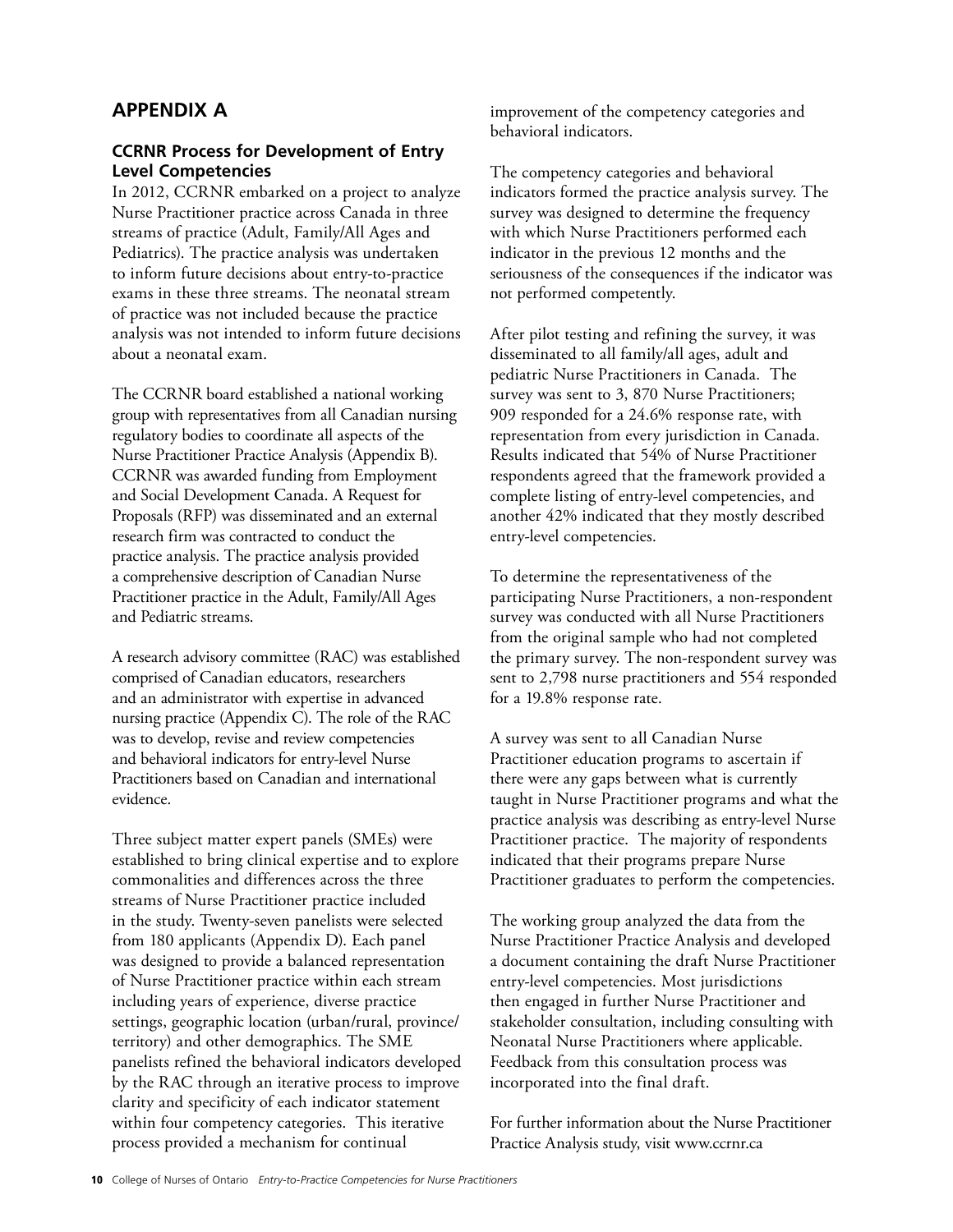#### <span id="page-10-0"></span>**APPENDIX B**

#### **Nurse Practitioner Practice Analysis Working Group Members**

Paul Boudreau, MN, RN Association of Registered Nurses of Prince Edward Island

Odette Comeau Lavoie, RN, BScN, MAdEd Nurses Association of New Brunswick

Donna Cooke, RN, MN Saskatchewan Registered Nurses Association

Teri Crawford, MN, RN, Chair College of Registered Nurses of Nova Scotia

Suzanne Durand, inf., M.Sc., DESS bioéthique Ordre des infirmières et infirmiers du Québec

Debra Elias, RN, MN, FRE College of Registered Nurses of Manitoba

Lynda Finley, RN, MScN Nurses Association of New Brunswick

Donna Harpell Hogg, RN, BScN, MS College and Association of Registered Nurses of Alberta

Carrie Huffman, RN, BScN Yukon Registered Nurses Association

Rosanne Jabbour, RN, MHSc College of Nurses of Ontario

Judith Leprohon, RN, Ph.D Ordre des infirmières et infirmiers du Québec

Beverley McIsaac, RN, NP, MN (ANP) Association of Registered Nurses of Newfoundland and Labrador

Dr. Lynn Miller, DNP, NP College of Registered Nurses of Nova Scotia

Michelle Osmond, MScN, RN Association of Registered Nurses of Newfoundland and Labrador

Dr. Christine Penney, RN, MPA, PhD College of Registered Nurses of British Columbia

Donna Stanley-Young, RN, BScN, MN Registered Nurses Association of Northwest Territories/Nunavut

Carolyn Trumper, BScN, MACT, RN College and Association of Registered Nurses of Alberta

Suzanne Wowchuk, RN, MN, FRE College of Registered Nurses of Manitoba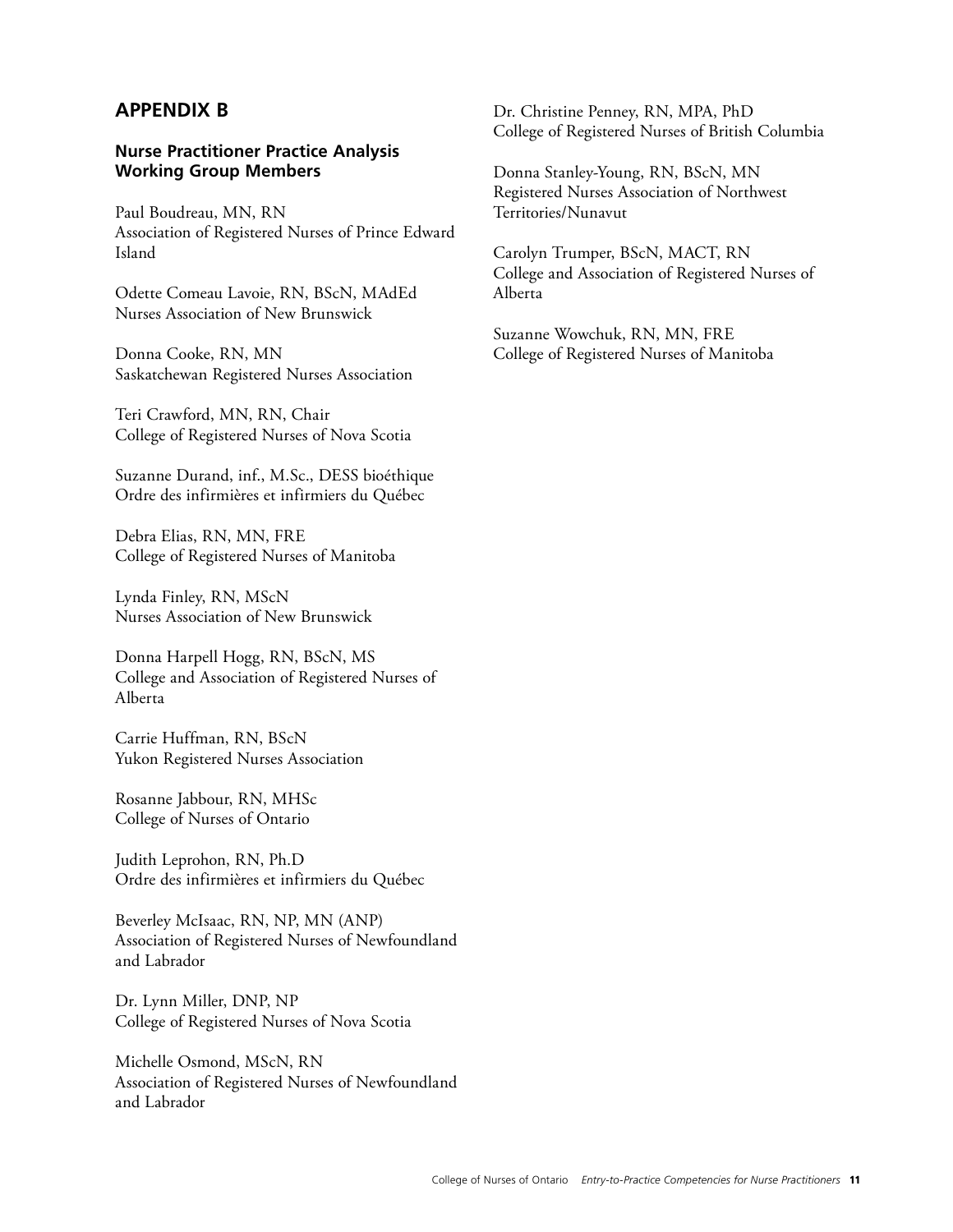# <span id="page-11-0"></span>**APPENDIX C**

#### **Research Advisory Committee**

A research advisory committee (RAC) was established comprised of Canadian educators, researchers and an administrator with expertise in advanced nursing practice; four of whom were Nurse Practitioners. The role of the RAC was to develop, revise and review competencies and behavioral indicators for entry-level Nurse Practitioners based on Canadian and international evidence.

Dr. Faith Donald, PhD, NP-PHC Associate Professor, Ryerson University

Dr. Kathleen F. Hunter, PhD, RN, NP, GNC(C), **NCA** Associate Professor, University of Alberta Nurse Practitioner Specialized Geriatric Services, Glenrose Hospital Assistant Adjunct Professor Faculty of Medicine/ Division of Geriatric Medicine

Dr. Kelley Kilpatrick, PhD, RN Assistant Professor, Université de Montréal

Dr. Mary McAllister, PhD, RN Associate Chief, Nursing Practice - The Hospital for Sick Children

Dr. Ruth Martin-Misener, PhD, NP Associate Professor, Dalhousie University

Dr. Esther Sangster-Gormley, PhD, RN Associate Professor, University of Victoria

# **APPENDIX D**

#### **Subject Matter Expert Panels**

Three subject matter expert panels (SMEs) were established to bring clinical expertise and to explore commonalities and differences across the three streams of Nurse Practitioner practice included in the practice analysis. Twenty-seven panelists were selected from 180 applicants. Each panel was designed to provide a balanced representation of Nurse Practitioner practice including years of experience, diverse practice settings, geographic location (urban/rural, province/territory) and other demographics within each stream. The SME panelists refined the behavioral indicators developed by the RAC through an iterative process to improve clarity and specificity of each indicator statement within four competency areas. This iterative process provided a mechanism for continual improvement of the competency areas and behavioral indicators.

#### **Adult Subject Matter Expert Panel**

Michelle Bech, BSN, MN, ACNP, NP(A) Vancouver, BC, Hospital Inpatient-Geriatric

Cynthia Kettle, RN, BN, MN St. John's, NF Inpatient - Travelling Vascular Clinics (First Nations Communities/Vascular Surgery)

Marilyn Oishi, NP, BScN, MN Edson, AB

Hospital-Inpatient / Home Care / LTC / Family Practice Office

Shannon McNamara, RN, MScN, SNP, CCNC (c) Montreal, QC Inpatient Cardiology and Cardiac Surgery

Teresa Ruston, Edmonton, AB Hospital -Ambulatory Clinic

Barbara K. Currie, MN, RN-NP Halifax, NS Inflammatory Bowel Disease Ambulatory Clinic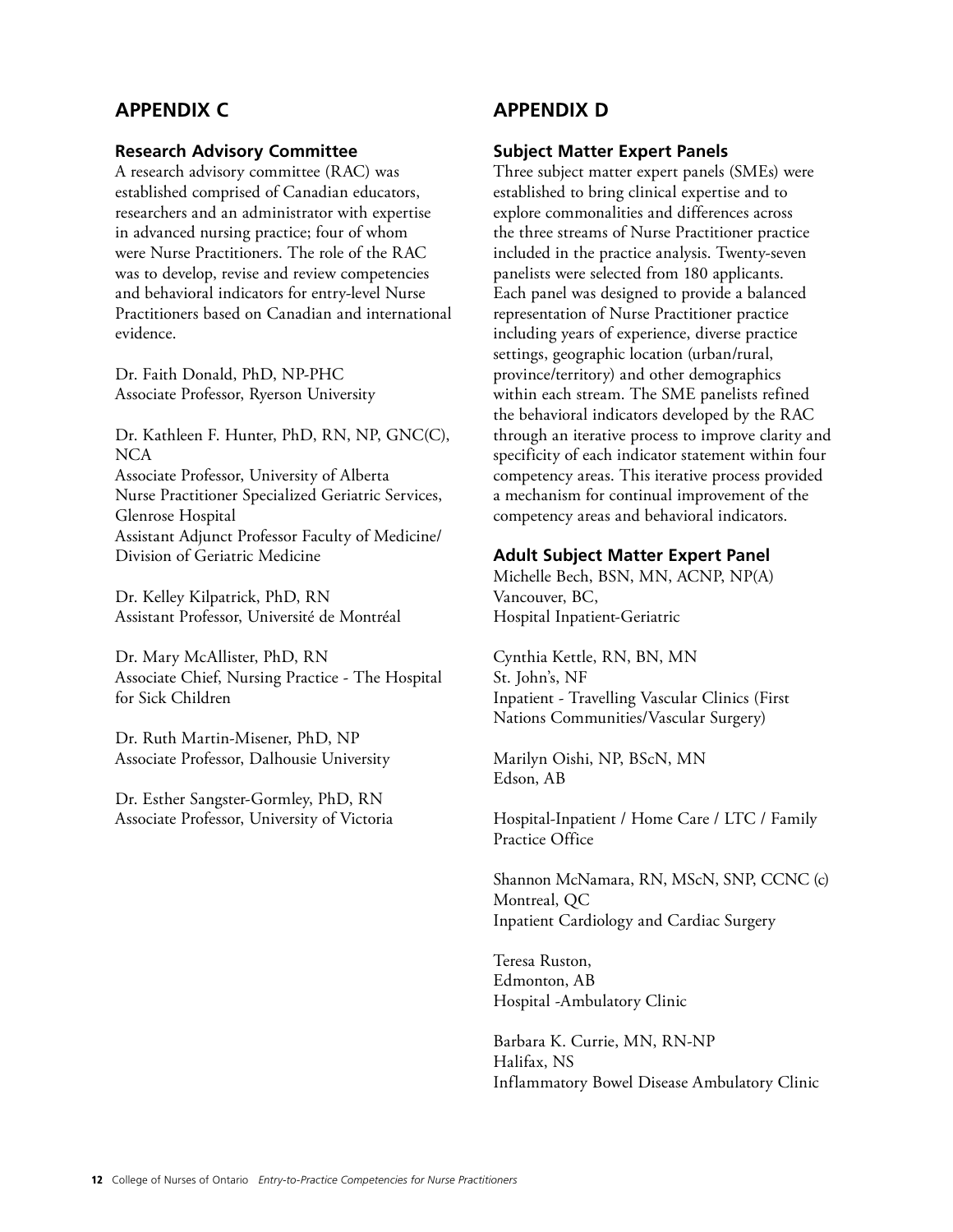Mary Dimeo, RN(EC), BScN, MN, ENC(C), NP-Adult Toronto, ON Hospital- Emergency Department

Veronique Belec, St. Jerome, QC Hospital – Inpatient Nephrology Pediatric Subject Matter Expert Panel

Sara Breitbart, RN(EC), MN, NP-Pediatrics Toronto, ON Hospital Inpatient / Ambulatory Clinic - Neurosurgery

Alissa Collingridge, MN, NP(P) Vancouver, BC NP Child & Youth Primary Care Clinic / Ambulatory Care

Susie McRae NP(P), MN-NP, RN, Vancouver, BC Ambulatory Clinic

Lisette Lockyer, RN, NP, ACNP (Child) Calgary, AB Hospital Inpatient / Ambulatory clinic / NP-Led Clinic – Child Trauma

Laura Jurasek, NP, MN Edmonton, AB Hospital Inpatient / Ambulatory clinic – Pediatric Neurology

Kristina Chapman, MN, NP, CPHON Halifax, NS Hospital Inpatient / Ambulatory clinic – Hematology/Oncology

Melissa Manning, RN, BScN, MN, NP St. John's, NL Pediatric - Hospital

Dr. Vera Nenadovic, RN(EC), PhD Toronto, ON Hospital Inpatient – Epilepsy and Epilepsy Surgery Program

#### **Family/All Ages Subject Matter Expert Panel**

Karen Irving, FNP, MScN, BScN Kamloops, BC Primary Health Care - Aboriginal/Marginalized Populations

Jennifer Farrell, NP, BScN, MN:ANP, COHN Edmonton, AB Family Practice/Urgent Care, Addictions, Recovery Centre, Student Health Services

Jana Garinger, RN(NP), MN Moose Jaw, SK Primary Care - Immigrant Health

Susan T. McCowan, BSc, BN, MS(NP) Selkirk, MB Quick Care Clinic

Erin Kennedy, RN(EC), BScN, MScN, NP-PHC Kitchener, ON Emergency Department

Sophie Charland, BSc, MSc, IPSPL Laval, QC Family Practice Clinic

Dawn LeBlanc, MN, NP Oromocto, NB Canadian Armed Forces / Government of Canada Military Clinic – Primary Health Clinic

Dr. Cheryl A. Smith, RN, NP, DNP Amherst, NS Long Term Care -C-Manager SOME Polypharmacy

Kelsey MacPhee, BScN, RN, MN, NP O'Leary, PEI Community Health Centre

Glenda Stagg Sturge, BN, RN, NP, MN St. John's, NL

Community Health Centre, Family Practice, Public Health

Jo-Anne Hubert, MN, NP Yellowknife, NT Director Primary Health Care - Yellowknife Health and Social Services Authority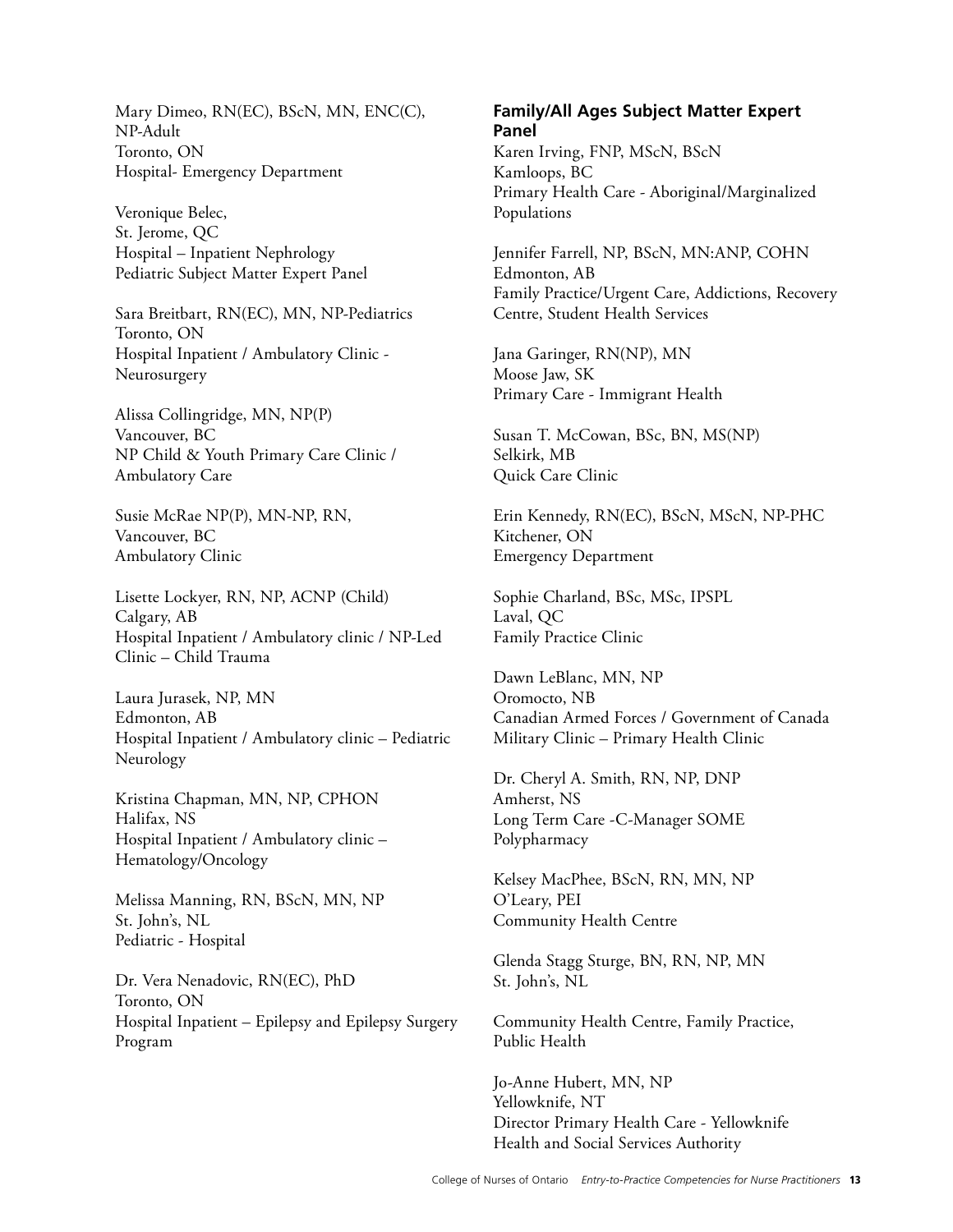# <span id="page-13-0"></span>**Appendix E**

#### **Survey Pilot Testers**

Coralie Buhler, MN, RN, NP Winnipeg, MB Adult

Kate Burkholder, NP- PHC Blacks Harbour, NB Family/All Ages

Jessica Caceres, MN, NP-PHC Guelph, Ontario Primary Care and Emergency

 Elizabeth Cook, MN, NP, CDE Yellowknife, NWT Family/All Ages

Manon Couture, Inf. M. Sc., IPSPL Varennes, Québec Infirmière praticienne spécialisée en soins de première ligne (NP-Family All Ages)

Brenda Dawyduk, RN, NP, BN, MSc Thompson, Manitoba Family (specializing in Pediatrics)

Maria DeAngelis, MScN, NP Toronto, Ontario Pediatrics - GI transplant

Charlene Downey, RN, MN, CON(C), NP St. John's, Newfoundland Adult - Hematology and Stem Cell Transplants

Liane Dumais, IPS Quebec, QC Infirmière praticienne spécialisée en néphrologie (NP-Nephrology)

Beryl Dziedzic, MN, RN, NP Lundar, MB Family/All Ages

Kathryn Eager, NP-Paediatrics London, ON Pediatric

Celia Evanson, MN, NP Rock Creek, BC Family/All Ages

Wendy Gillespie, MN, NP Edmonton, AB Pediatric

Lynn Haslam, RN(EC), NP-Adult, MN, PANC(C), Certificate in Anesthesia Care Toronto, ON Adult

Laura Johnson, DNP, RN(NP) Winnipeg, Manitoba Adult

Karen T. Legg, RN, MN-NP Halifax, NS Adult - Neurology; Epilepsy

Stewart Maclennan, MN, NP Edmonton, AB University of Alberta - Lecturer Correctional Health (Adult)

Kimberly Newton, RN-NP, MN:ANP, BScN, BACS Middle Musquodoboit, NS Family/All Ages

Alison Ross, MN, NP Slave Lake, AB Family/All Ages

Leland Sommer, RN(NP) Balgonie, SK Family/All Ages

Vancouver, BC<br>Pediatric Emily Tai, NP(P)

Gregg Trueman, PhD, MN, NP Calgary, Alberta Adult Hospice Palliative Care/Chronic Pain and Adult Primary Care

Krista Van Roestel, BScN, MN, NP-Paediatrics Toronto, ON Pediatrics

Audrée Verville, IPS Montréal, QC Infirmière praticienne spécialisée en cardiologie (NP-Cardiology)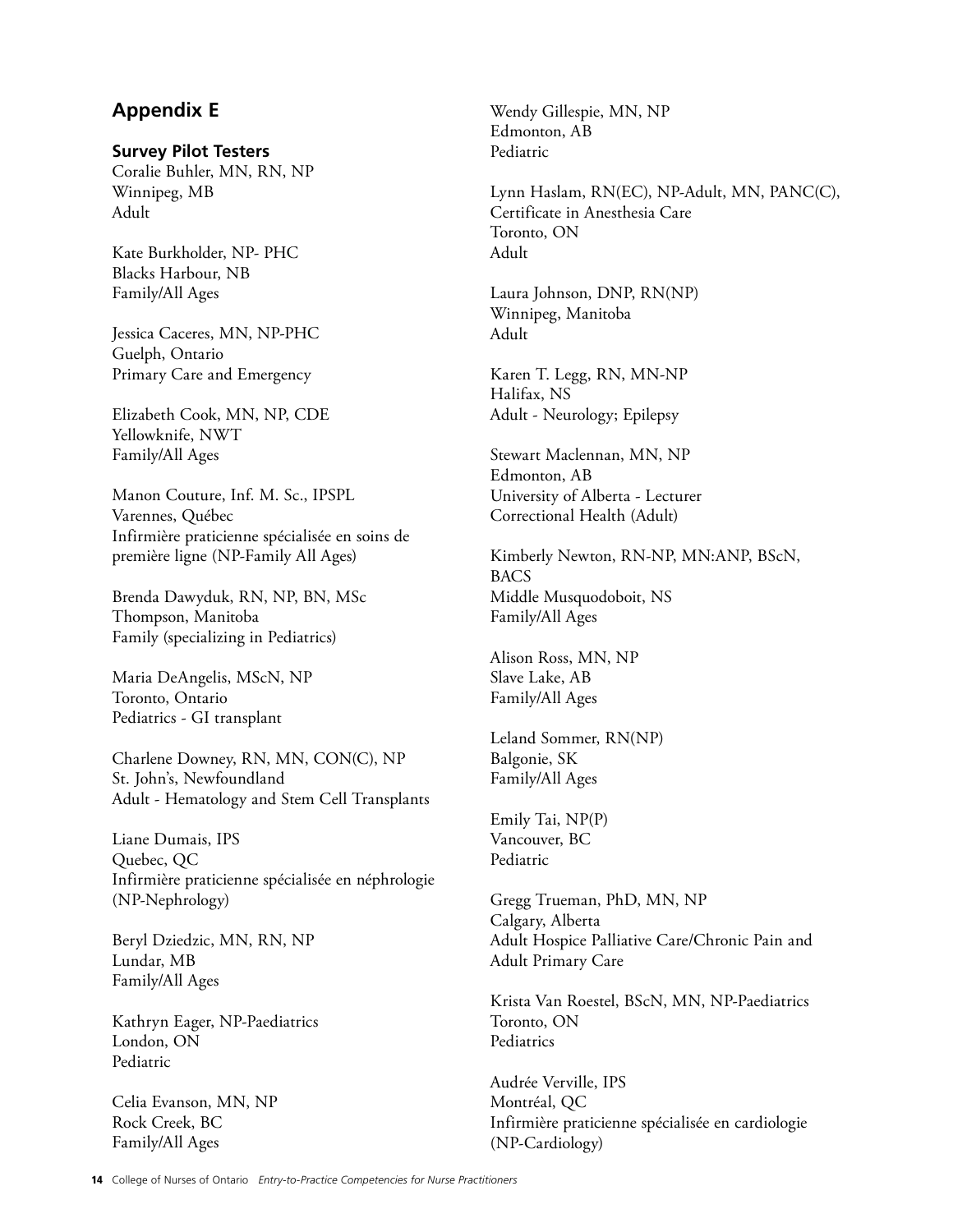Heather Whittle, RN(EC), MScN, GDipNPAC London, Ontario Adult, Department of Anesthesia and Perioperative Medicine, Comprehensive Pain Program

Celina Woo, MN, NP(P) Vancouver, BC Division of Hematology/Oncology/BMT, Pediatric Inherited Bleeding Disorders Clinic

Linda Yearwood, RN, MSN, NP (A) Hope, BC Primary Care & Residential Care